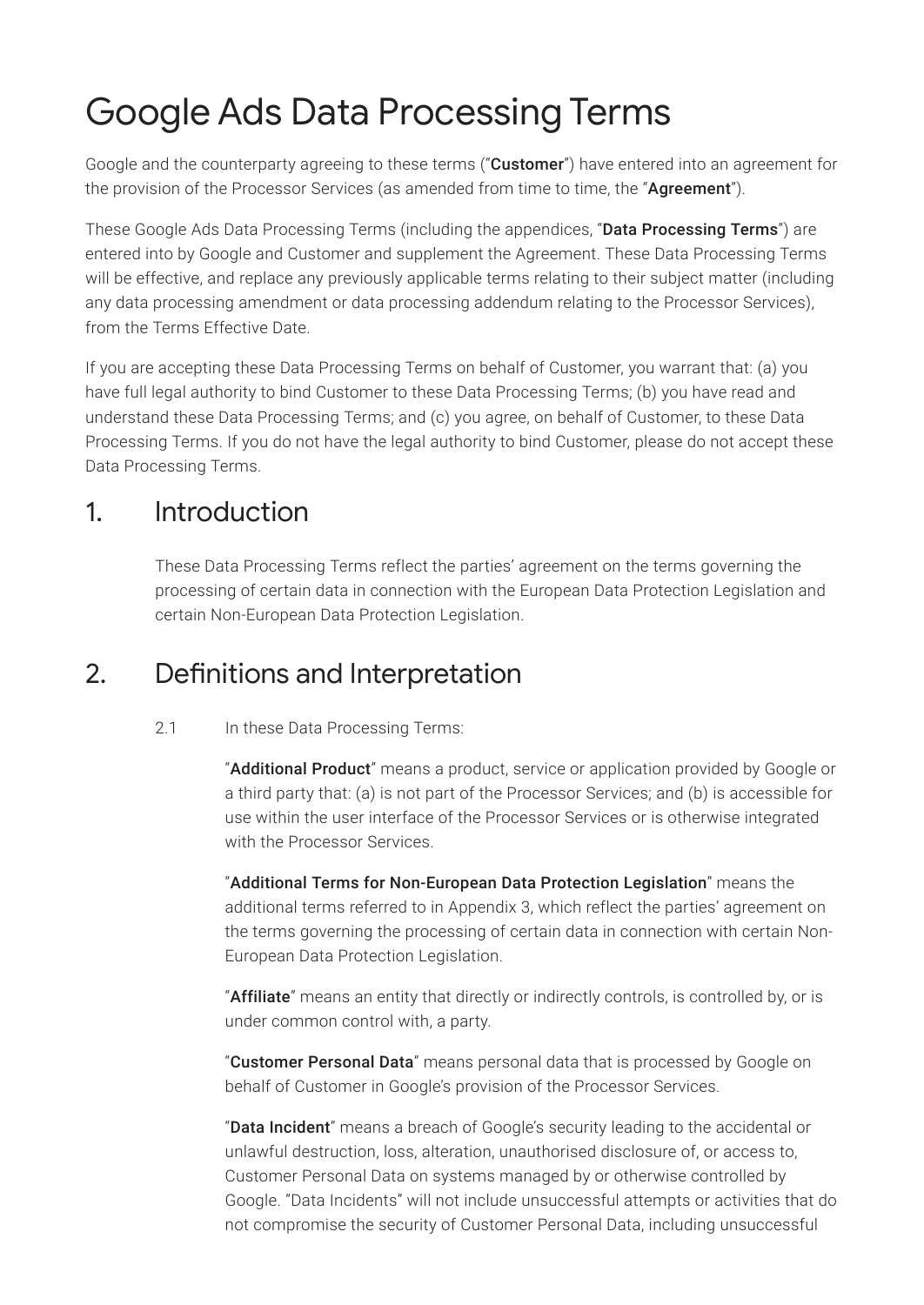log-in attempts, pings, port scans, denial of service attacks, and other network attacks on firewalls or networked systems.

"Data Subject Tool" means a tool (if any) made available by a Google Entity to data subjects that enables Google to respond directly and in a standardised manner to certain requests from data subjects in relation to Customer Personal Data (for example, online advertising settings or an opt-out browser plugin).

"**EEA**" means the European Economic Area.

"EU GDPR" means Regulation (EU) 2016/679 of the European Parliament and of the Council of 27 April 2016 on the protection of natural persons with regard to the processing of personal data and on the free movement of such data, and repealing Directive 95/46/EC.

"European Data Protection Legislation" means, as applicable: (a) the GDPR; and/or (b) the Federal Data Protection Act of 19 June 1992 (Switzerland).

"**European or National Laws**" means, as applicable: (a) EU or EU Member State law (if the EU GDPR applies to the processing of Customer Personal Data); and/or (b) the law of the UK or a part of the UK (if the UK GDPR applies to the processing of Customer Personal Data).

"**GDPR**" means, as applicable: (a) the EU GDPR; and/or (b) the UK GDPR.

"Google" means the Google Entity that is party to the Agreement.

"Google Affiliate Subprocessors" has the meaning given in Section 11.1 (Consent to Subprocessor Engagement).

"Google Entity" means Google LLC (formerly known as Google Inc.), Google Ireland Limited or any other Affiliate of Google LLC.

"ISO 27001 Certification" means ISO/IEC 27001:2013 certification or a comparable certification for the Processor Services.

"Non-European Data Protection Legislation" means data protection or privacy laws in force outside the EEA, Switzerland and the UK.

"Notification Email Address" means the email address (if any) designated by Customer, via the user interface of the Processor Services or such other means provided by Google, to receive certain notifications from Google relating to these Data Processing Terms.

"Privacy Shield" means the EU-U.S. Privacy Shield legal framework, the Swiss-U.S. Privacy Shield legal framework, and any equivalent legal framework that may apply between the UK and the United States.

"Processor Services" means the applicable services listed at [privacy.google.com/businesses/adsservices](https://privacy.google.com/businesses/adsservices/).

"Security Documentation" means the certificate issued for the ISO 27001 Certification and any other security certifications or documentation that Google may make available in respect of the Processor Services.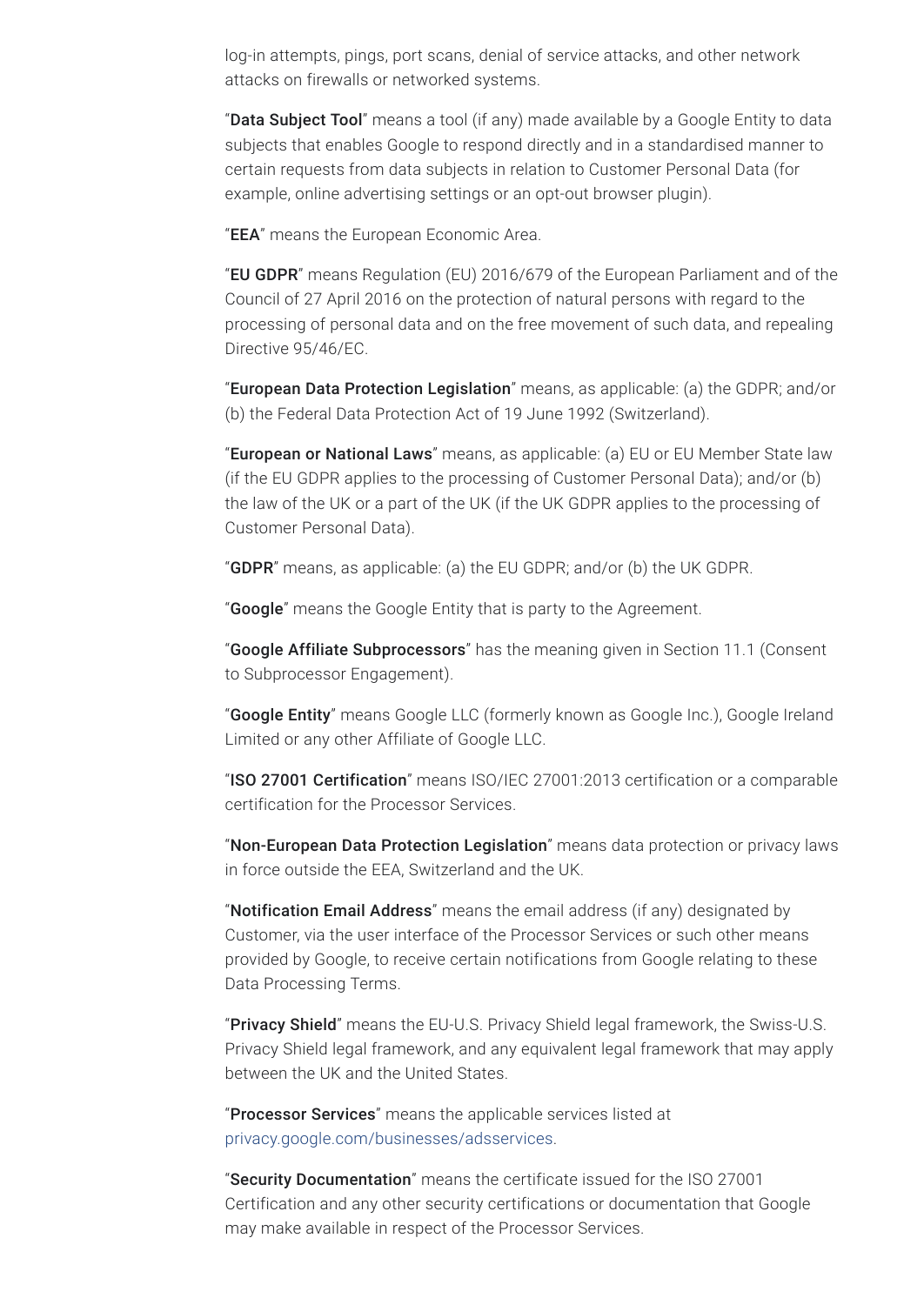"Security Measures" has the meaning given in Section 7.1.1 (Google's Security Measures).

"Subprocessors" means third parties authorised under these Data Processing Terms to have logical access to and process Customer Personal Data in order to provide parts of the Processor Services and any related technical support.

"Supervisory Authority" means, as applicable: (a) a "supervisory authority" as defined in the EU GDPR; and/or (b) the "Commissioner" as defined in the UK GDPR.

"Term" means the period from the Terms Effective Date until the end of Google's provision of the Processor Services under the Agreement.

"Terms Effective Date" means, as applicable:

- (a) 25 May 2018, if Customer clicked to accept or the parties otherwise agreed to these Data Processing Terms before or on such date; or
- (b) the date on which Customer clicked to accept or the parties otherwise agreed to these Data Processing Terms, if such date is after 25 May 2018.

"Third Party Subprocessors" has the meaning given in Section 11.1 (Consent to Subprocessor Engagement).

"UK GDPR" means the EU GDPR as amended and incorporated into UK law under the UK European Union (Withdrawal) Act 2018, if in force.

- 2.2 The terms "controller", "data subject", "personal data", "processing" and "processor" as used in these Data Processing Terms have the meanings given in the GDPR.
- 2.3 The words "include" and "including" mean "including but not limited to". Any examples in these Data Processing Terms are illustrative and not the sole examples of a particular concept.
- 2.4 Any reference to a legal framework, statute or other legislative enactment is a reference to it as amended or re-enacted from time to time.
- 2.5 If these Data Processing Terms are translated into any other language, and there is a discrepancy between the English text and the translated text, the English text will govern.

### 3. Duration of these Data Processing Terms

These Data Processing Terms will take effect on the Terms Effective Date and, notwithstanding expiry of the Term, remain in effect until, and automatically expire upon, deletion of all Customer Personal Data by Google as described in these Data Processing Terms.

## 4. Application of these Data Processing Terms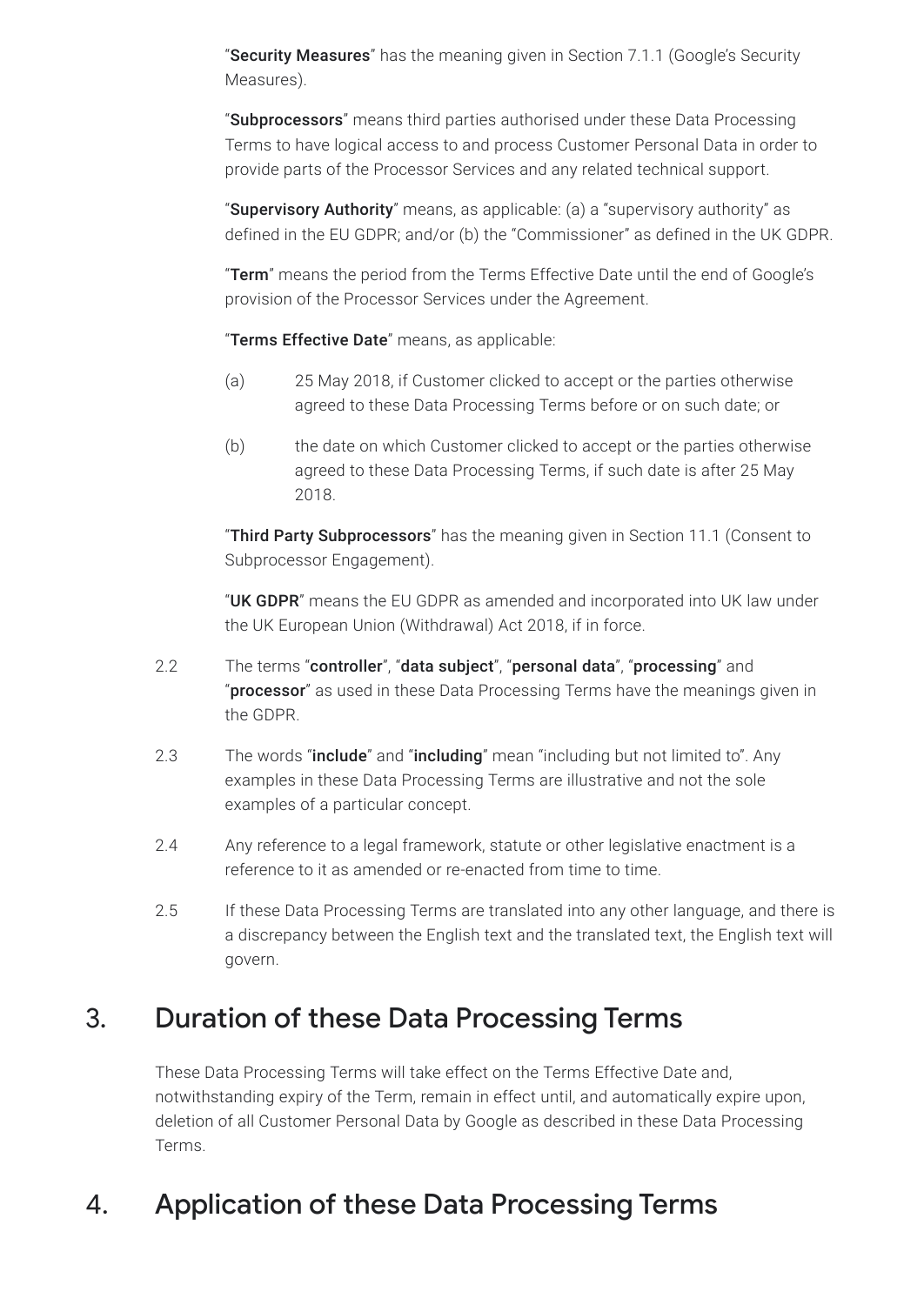- 4.1 Application of European Data Protection Legislation. Sections 5 (Processing of Data) to 12 (Contacting Google; Processing Records) (inclusive) will only apply to the extent that the European Data Protection Legislation applies to the processing of Customer Personal Data, including if:
	- (a) the processing is in the context of the activities of an establishment of Customer in the EEA or the UK; and/or
	- (b) Customer Personal Data is personal data relating to data subjects who are in the EEA or the UK and the processing relates to the offering to them of goods or services or the monitoring of their behaviour in the EEA or the UK.
- 4.2 **Application to Processor Services**. These Data Processing Terms will only apply to the Processor Services for which the parties agreed to these Data Processing Terms (for example: (a) the Processor Services for which Customer clicked to accept these Data Processing Terms; or (b) if the Agreement incorporates these Data Processing Terms by reference, the Processor Services that are the subject of the Agreement).
- 4.3 Incorporation of Additional Terms for Non-European Data Protection Legislation. The Additional Terms for Non-European Data Protection Legislation supplement these Data Processing Terms.

### 5. Processing of Data

- 5.1 Roles and Regulatory Compliance; Authorisation.
	- 5.1.1 Processor and Controller Responsibilities. The parties acknowledge and agree that:
		- (a) Appendix 1 describes the subject matter and details of the processing of Customer Personal Data;
		- (b) Google is a processor of Customer Personal Data under the European Data Protection Legislation;
		- (c) Customer is a controller or processor, as applicable, of Customer Personal Data under the European Data Protection Legislation; and
		- (d) each party will comply with the obligations applicable to it under the European Data Protection Legislation with respect to the processing of Customer Personal Data.
	- 5.1.2 Authorisation by Third Party Controller. If Customer is a processor, Customer warrants to Google that Customer's instructions and actions with respect to Customer Personal Data, including its appointment of Google as another processor, have been authorised by the relevant controller.
- 5.2 Customer's Instructions. By entering into these Data Processing Terms, Customer instructs Google to process Customer Personal Data only in accordance with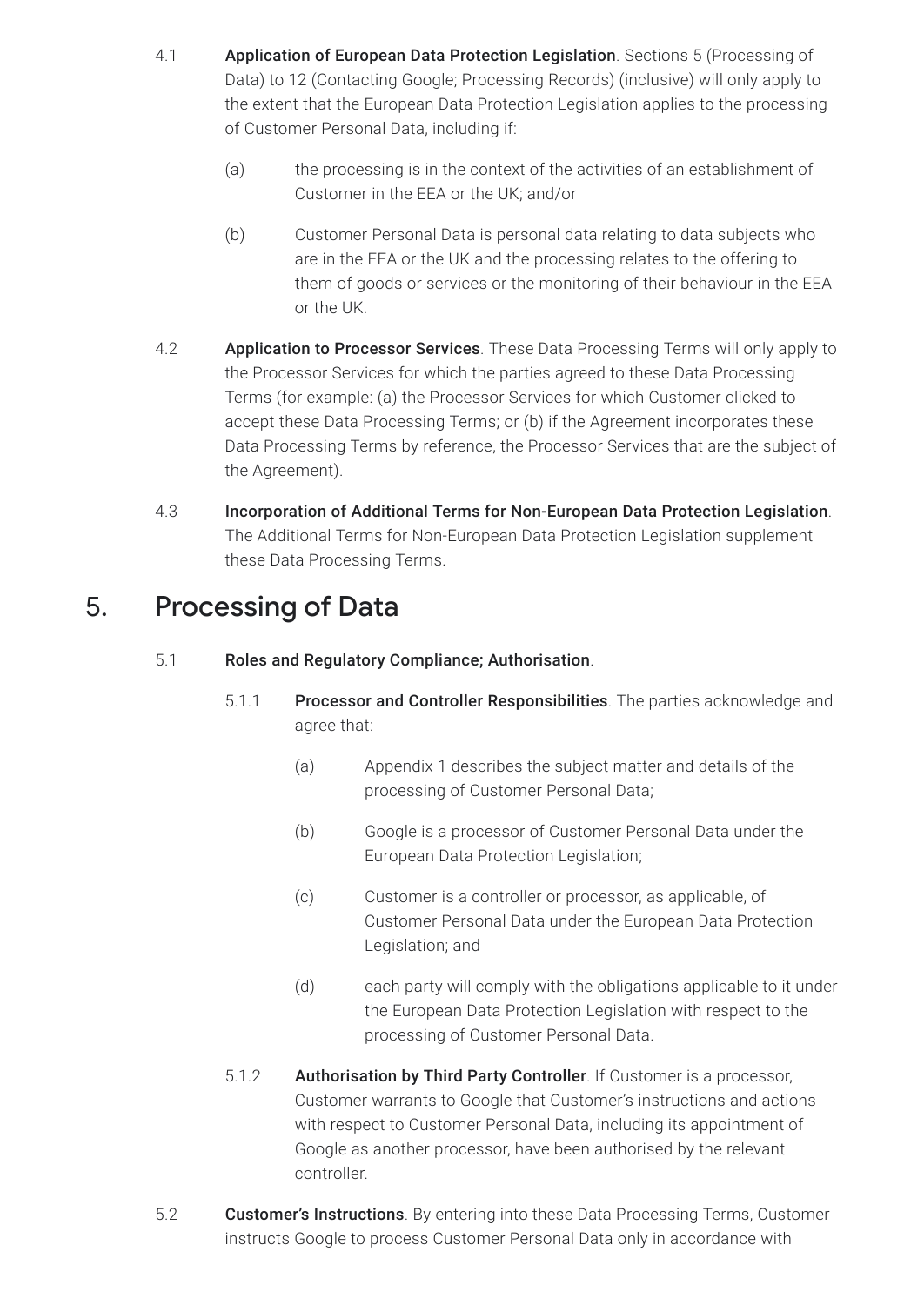applicable law: (a) to provide the Processor Services and any related technical support; (b) as further specified via Customer's use of the Processor Services (including in the settings and other functionality of the Processor Services) and any related technical support; (c) as documented in the form of the Agreement, including these Data Processing Terms; and (d) as further documented in any other written instructions given by Customer and acknowledged by Google as constituting instructions for purposes of these Data Processing Terms.

- 5.3 Google's Compliance with Instructions. Google will comply with the instructions described in Section 5.2 (Customer's Instructions) (including with regard to data transfers) unless European or National Laws to which Google is subject require other processing of Customer Personal Data by Google, in which case Google will inform Customer (unless any such law prohibits Google from doing so on important grounds of public interest).
- 5.4 **Additional Products**. If Customer uses any Additional Product, the Processor Services may allow that Additional Product to access Customer Personal Data as required for the interoperation of the Additional Product with the Processor Services. For clarity, these Data Processing Terms do not apply to the processing of personal data in connection with the provision of any Additional Product used by Customer, including personal data transmitted to or from that Additional Product.

### 6. Data Deletion

#### 6.1 Deletion During Term.

- 6.1.1 Processor Services With Deletion Functionality. During the Term, if:
	- (a) the functionality of the Processor Services includes the option for Customer to delete Customer Personal Data;
	- (b) Customer uses the Processor Services to delete certain Customer Personal Data; and
	- (c) the deleted Customer Personal Data cannot be recovered by Customer (for example, from the "trash"),

then Google will delete such Customer Personal Data from its systems as soon as reasonably practicable and within a maximum period of 180 days, unless European or National Laws require storage.

- 6.1.2 Processor Services Without Deletion Functionality. During the Term, if the functionality of the Processor Services does not include the option for Customer to delete Customer Personal Data, then Google will comply with:
	- (a) any reasonable request from Customer to facilitate such deletion, insofar as this is possible taking into account the nature and functionality of the Processor Services and unless European or National Laws require storage; and
	- (b) the data retention practices described at [policies.google.com/technologies/ads](https://policies.google.com/technologies/ads).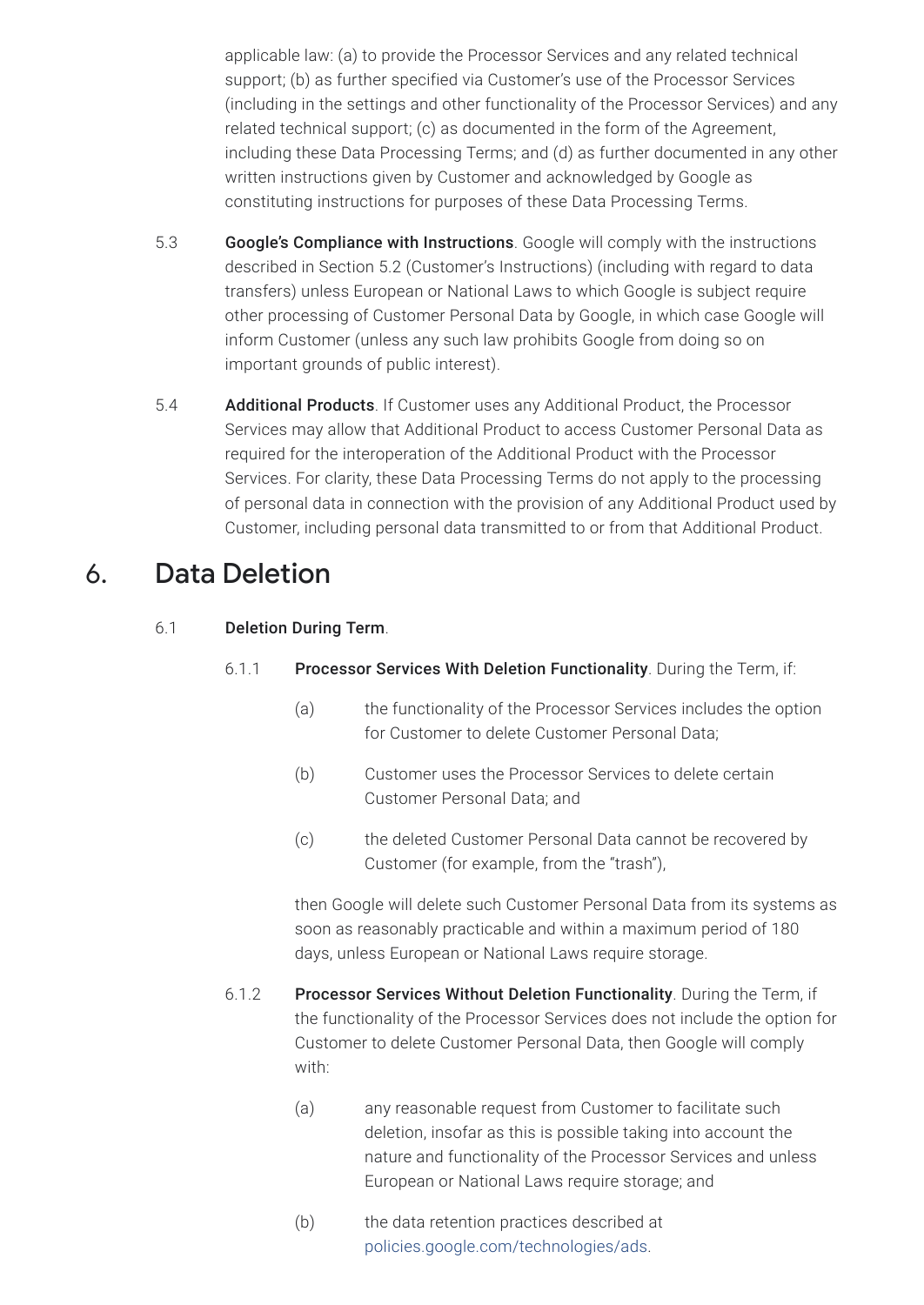Google may charge a fee (based on Google's reasonable costs) for any data deletion under Section 6.1.2(a). Google will provide Customer with further details of any applicable fee, and the basis of its calculation, in advance of any such data deletion.

6.2 **Deletion on Term Expiry**. On expiry of the Term, Customer instructs Google to delete all Customer Personal Data (including existing copies) from Google's systems in accordance with applicable law. Google will comply with this instruction as soon as reasonably practicable and within a maximum period of 180 days, unless European or National Laws require storage.

### 7. Data Security

#### 7.1 Google's Security Measures and Assistance.

- 7.1.1 Google's Security Measures. Google will implement and maintain technical and organisational measures to protect Customer Personal Data against accidental or unlawful destruction, loss, alteration, unauthorised disclosure or access as described in Appendix 2 (the "Security Measures"). As described in Appendix 2, the Security Measures include measures: (a) to encrypt personal data; (b) to help ensure the ongoing confidentiality, integrity, availability and resilience of Google's systems and services; (c) to help restore timely access to personal data following an incident; and (d) for regular testing of effectiveness. Google may update or modify the Security Measures from time to time, provided that such updates and modifications do not result in the degradation of the overall security of the Processor Services.
- 7.1.2 Security Compliance by Google Staff. Google will take appropriate steps to ensure compliance with the Security Measures by its employees, contractors and Subprocessors to the extent applicable to their scope of performance, including ensuring that all persons authorised to process Customer Personal Data have committed themselves to confidentiality or are under an appropriate statutory obligation of confidentiality.
- 7.1.3 Google's Security Assistance. Customer agrees that Google will (taking into account the nature of the processing of Customer Personal Data and the information available to Google) assist Customer in ensuring compliance with any obligations of Customer in respect of security of personal data and personal data breaches, including (if applicable) Customer's obligations pursuant to Articles 32 to 34 (inclusive) of the GDPR, by:
	- (a) implementing and maintaining the Security Measures in accordance with Section 7.1.1 (Google's Security Measures);
	- (b) complying with the terms of Section 7.2 (Data Incidents); and
	- (c) providing Customer with the Security Documentation in accordance with Section 7.5.1 (Reviews of Security Documentation) and the information contained in these Data Processing Terms.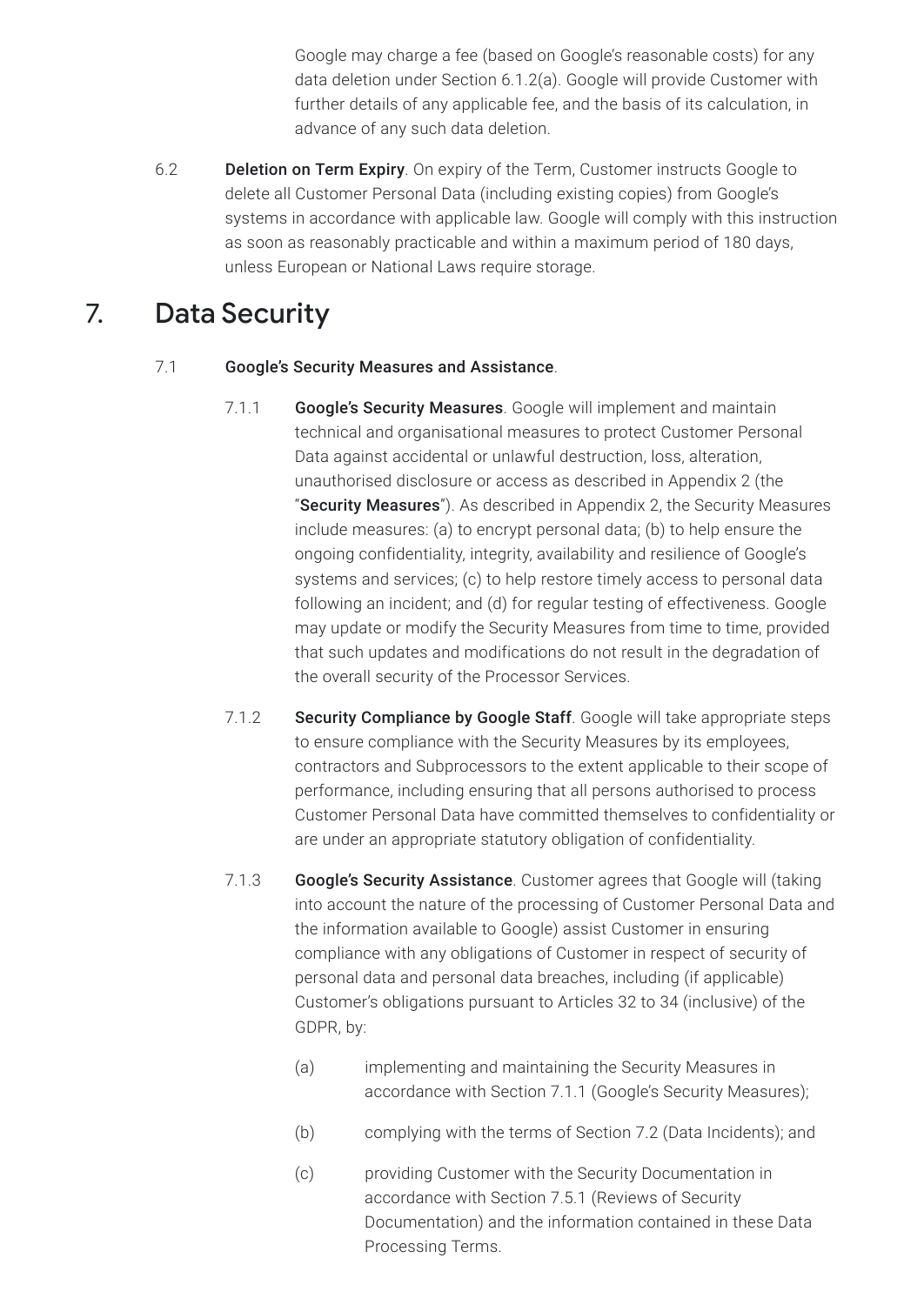#### 7.2 Data Incidents.

- 7.2.1 **Incident Notification**. If Google becomes aware of a Data Incident, Google will: (a) notify Customer of the Data Incident promptly and without undue delay; and (b) promptly take reasonable steps to minimise harm and secure Customer Personal Data.
- 7.2.2 **Details of Data Incident**. Notifications made under Section 7.2.1 (Incident Notification) will describe, to the extent possible, details of the Data Incident, including steps taken to mitigate the potential risks and steps Google recommends Customer take to address the Data Incident.
- 7.2.3 Delivery of Notification. Google will deliver its notification of any Data Incident to the Notification Email Address or, at Google's discretion (including if Customer has not provided a Notification Email Address), by other direct communication (for example, by phone call or an in-person meeting). Customer is solely responsible for providing the Notification Email Address and ensuring that the Notification Email Address is current and valid.
- 7.2.4 Third Party Notifications. Customer is solely responsible for complying with incident notification laws applicable to Customer and fulfilling any third party notification obligations related to any Data Incident.
- 7.2.5 No Acknowledgement of Fault by Google. Google's notification of or response to a Data Incident under this Section 7.2 (Data Incidents) will not be construed as an acknowledgement by Google of any fault or liability with respect to the Data Incident.

#### 7.3 Customer's Security Responsibilities and Assessment.

- 7.3.1 Customer's Security Responsibilities. Customer agrees that, without prejudice to Google's obligations under Sections 7.1 (Google's Security Measures and Assistance) and 7.2 (Data Incidents):
	- (a) Customer is solely responsible for its use of the Processor Services, including:
		- (i) making appropriate use of the Processor Services to ensure a level of security appropriate to the risk in respect of Customer Personal Data; and
		- (ii) securing the account authentication credentials, systems and devices Customer uses to access the Processor Services; and
	- (b) Google has no obligation to protect Customer Personal Data that Customer elects to store or transfer outside of Google's and its Subprocessors' systems.
- 7.3.2 Customer's Security Assessment. Customer acknowledges and agrees that (taking into account the state of the art, the costs of implementation and the nature, scope, context and purposes of the processing of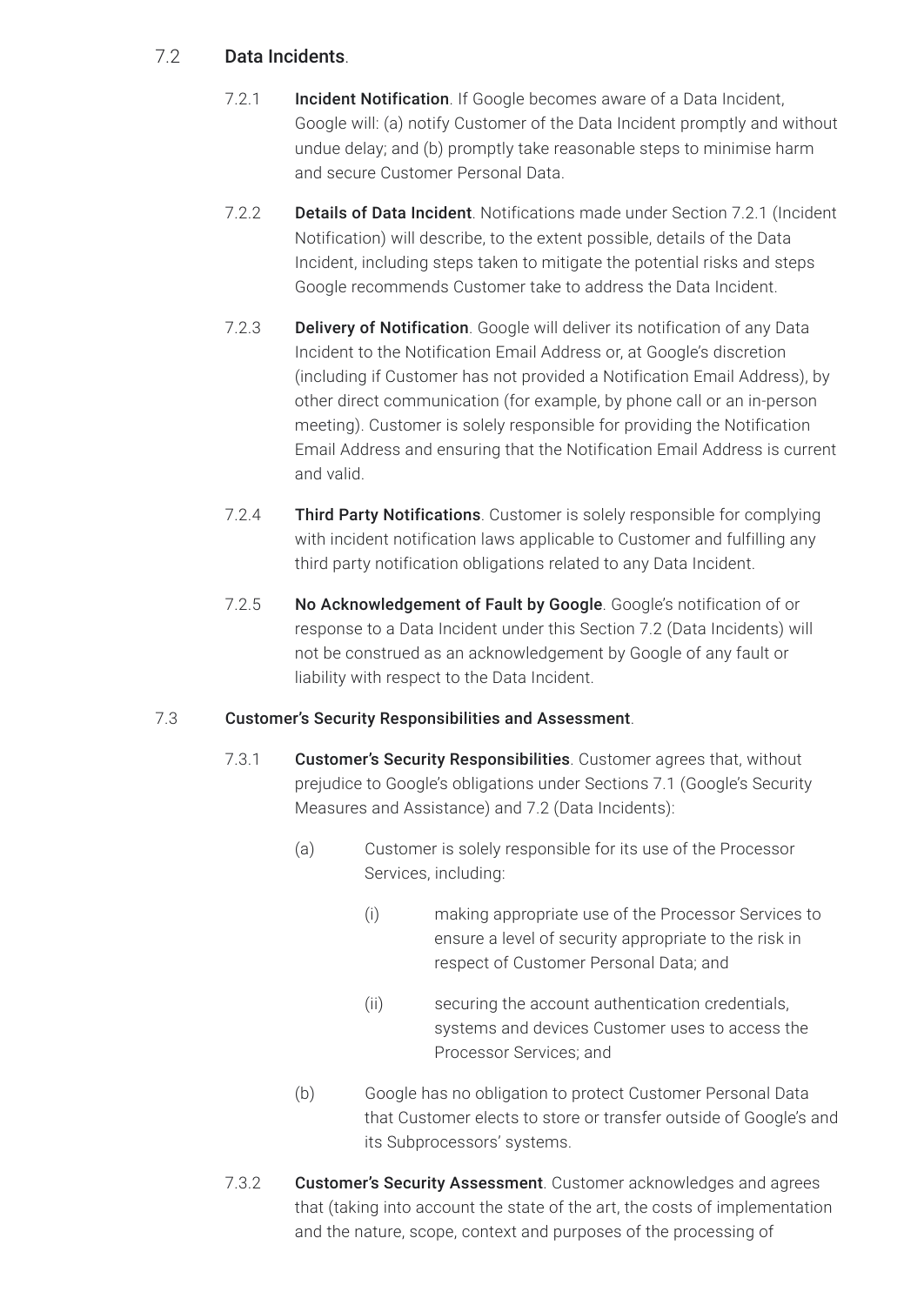Customer Personal Data as well as the risks to individuals) the Security Measures implemented and maintained by Google as set out in Section 7.1.1 (Google's Security Measures) provide a level of security appropriate to the risk in respect of Customer Personal Data.

7.4 **Security Certification**. To evaluate and help ensure the continued effectiveness of the Security Measures, Google will maintain the ISO 27001 Certification.

#### 7.5 Reviews and Audits of Compliance.

7.5.1 Reviews of Security Documentation. To demonstrate compliance by Google with its obligations under these Data Processing Terms, Google will make the Security Documentation available for review by Customer.

#### 7.5.2 Customer's Audit Rights.

- (a) Google will allow Customer or a third party auditor appointed by Customer to conduct audits (including inspections) to verify Google's compliance with its obligations under these Data Processing Terms in accordance with Section 7.5.3 (Additional Business Terms for Audits). Google will contribute to such audits as described in Section 7.4 (Security Certification) and this Section 7.5 (Reviews and Audits of Compliance).
- (b) Customer may also conduct an audit to verify Google's compliance with its obligations under these Data Processing Terms by reviewing the certificate issued for the ISO 27001 Certification (which reflects the outcome of an audit conducted by a third party auditor).

#### 7.5.3 Additional Business Terms for Audits.

- (a) Customer will send any request for an audit under Section 7.5.2(a) to Google as described in Section 12.1 (Contacting Google).
- (b) Following receipt by Google of a request under Section 7.5.3(a), Google and Customer will discuss and agree in advance on the reasonable start date, scope and duration of, and security and confidentiality controls applicable to, any audit under Section 7.5.2(a).
- (c) Google may charge a fee (based on Google's reasonable costs) for any audit under Section 7.5.2(a). Google will provide Customer with further details of any applicable fee, and the basis of its calculation, in advance of any such audit. Customer will be responsible for any fees charged by any third party auditor appointed by Customer to execute any such audit.
- (d) Google may object to any third party auditor appointed by Customer to conduct any audit under Section 7.5.2(a) if the auditor is, in Google's reasonable opinion, not suitably qualified or independent, a competitor of Google or otherwise manifestly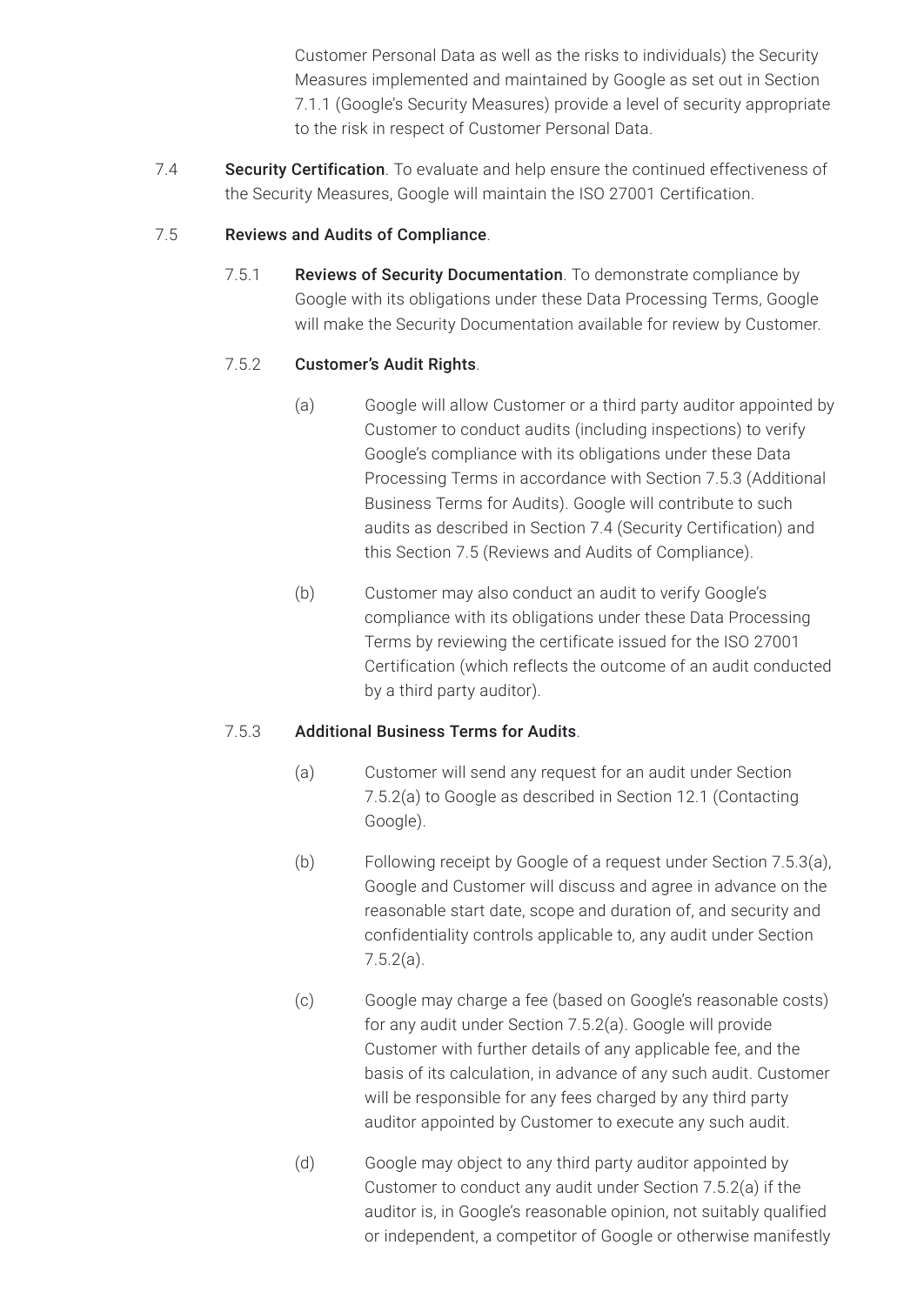unsuitable. Any such objection by Google will require Customer to appoint another auditor or conduct the audit itself.

- (e) Nothing in these Data Processing Terms will require Google either to disclose to Customer or its third party auditor, or to allow Customer or its third party auditor to access:
	- (i) any data of any other customer of a Google Entity;
	- (ii) any Google Entity's internal accounting or financial information;
	- (iii) any trade secret of a Google Entity;
	- (iv) any information that, in Google's reasonable opinion, could: (A) compromise the security of any Google Entity's systems or premises; or (B) cause any Google Entity to breach its obligations under the European Data Protection Legislation or its security and/or privacy obligations to Customer or any third party; or
	- (v) any information that Customer or its third party auditor seeks to access for any reason other than the good faith fulfilment of Customer's obligations under the European Data Protection Legislation.

#### 8. Impact Assessments and Consultations

Customer agrees that Google will (taking into account the nature of the processing and the information available to Google) assist Customer in ensuring compliance with any obligations of Customer in respect of data protection impact assessments and prior consultation, including (if applicable) Customer's obligations pursuant to Articles 35 and 36 of the GDPR, by:

- (a) providing the Security Documentation in accordance with Section 7.5.1 (Reviews of Security Documentation);
- (b) providing the information contained in these Data Processing Terms; and
- (c) providing or otherwise making available, in accordance with Google's standard practices, other materials concerning the nature of the Processor Services and the processing of Customer Personal Data (for example, help centre materials).

## 9. Data Subject Rights

- 9.1 Responses to Data Subject Requests. If Google receives a request from a data subject in relation to Customer Personal Data, Google will:
	- (a) if the request is made via a Data Subject Tool, respond directly to the data subject's request in accordance with the standard functionality of that Data Subject Tool; or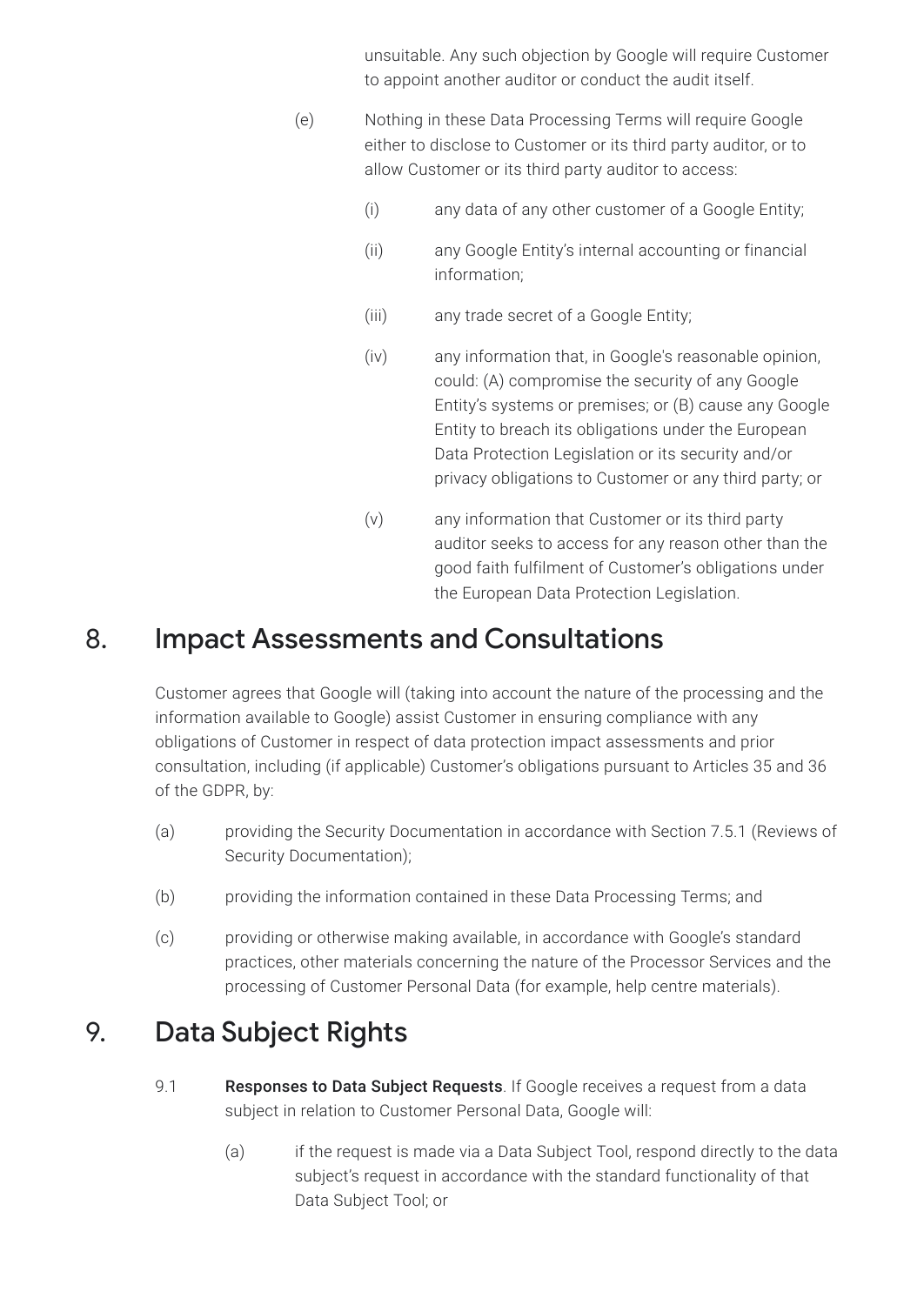- (b) if the request is not made via a Data Subject Tool, advise the data subject to submit his/her request to Customer, and Customer will be responsible for responding to such request.
- 9.2 **Google's Data Subject Request Assistance**. Customer agrees that Google will (taking into account the nature of the processing of Customer Personal Data and, if applicable, Article 11 of the GDPR) assist Customer in fulfilling any obligation of Customer to respond to requests by data subjects, including (if applicable) Customer's obligation to respond to requests for exercising the data subject's rights laid down in Chapter III of the GDPR, by:
	- (a) providing the functionality of the Processor Services;
	- (b) complying with the commitments set out in Section 9.1 (Responses to Data Subject Requests); and
	- (c) if applicable to the Processor Services, making available Data Subject Tools.

### 10. Data Transfers

- 10.1 Data Storage and Processing Facilities. Customer agrees that Google may, subject to Section 10.2 (Transfers of Data), store and process Customer Personal Data in the United States of America and any other country in which Google or any of its Subprocessors maintains facilities.
- 10.2 **Transfers of Data**. Google will ensure that:
	- (a) the parent company of the Google group, Google LLC, remains selfcertified under Privacy Shield; and
	- (b) the scope of Google LLC's Privacy Shield certification includes Customer Personal Data.
- 10.3 Data Centre Information. Information about the locations of Google data centres is available at [www.google.com/about/datacenters/inside/locations/index.html.](https://www.google.com/about/datacenters/inside/locations/index.html)

### 11. Subprocessors

- 11.1 Consent to Subprocessor Engagement. Customer specifically authorises the engagement of Google's Affiliates as Subprocessors ("Google Affiliate Subprocessors"). In addition, Customer generally authorises the engagement of any other third parties as Subprocessors ("Third Party Subprocessors").
- 11.2 Information about Subprocessors. Information about Subprocessors is available at [privacy.google.com/businesses/subprocessors.](https://privacy.google.com/businesses/subprocessors/)
- 11.3 Requirements for Subprocessor Engagement. When engaging any Subprocessor, Google will:
	- (a) ensure via a written contract that: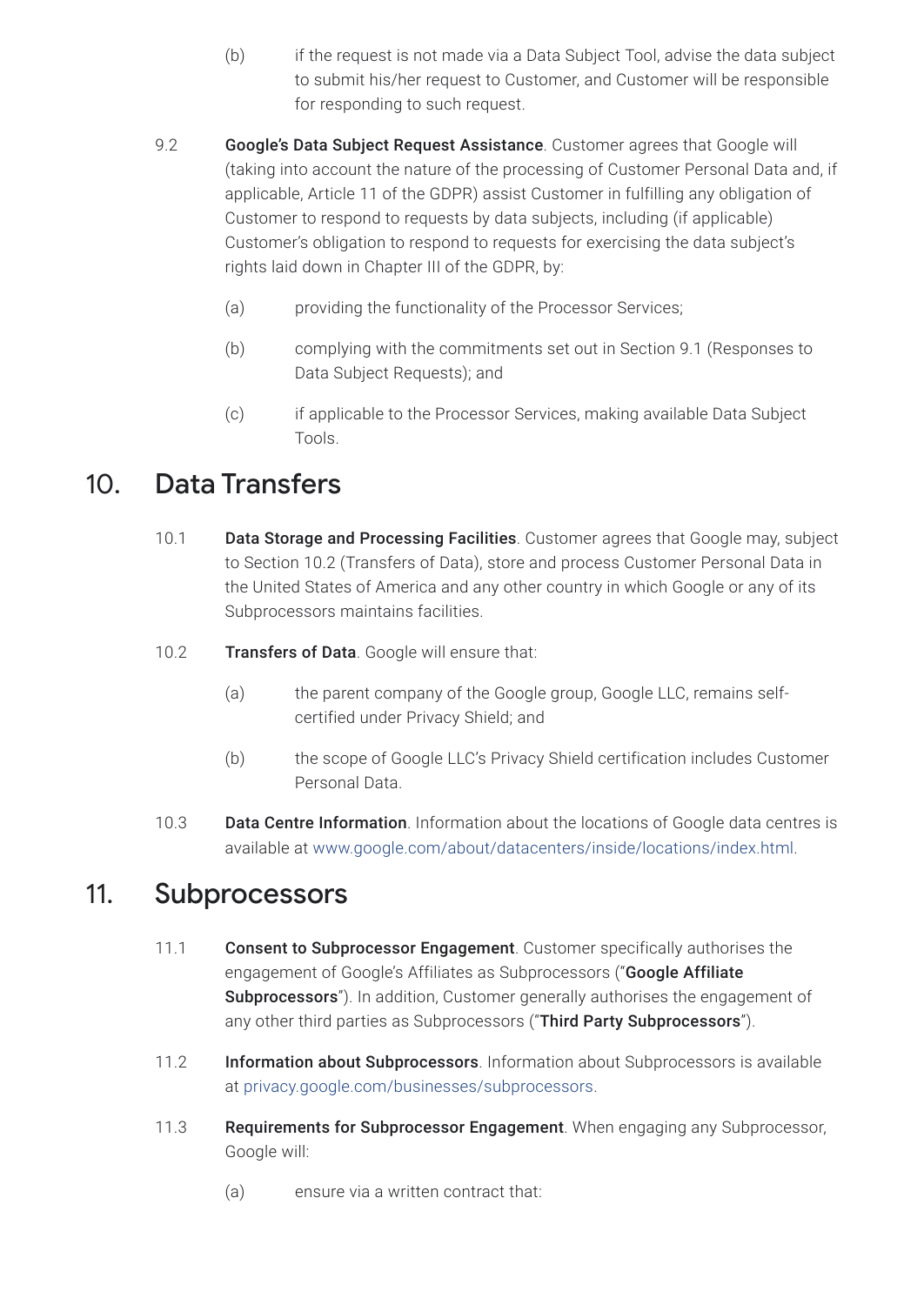- (i) the Subprocessor only accesses and uses Customer Personal Data to the extent required to perform the obligations subcontracted to it, and does so in accordance with the Agreement (including these Data Processing Terms) and Privacy Shield; and
- (ii) if the GDPR applies to the processing of Customer Personal Data, the data protection obligations set out in Article 28(3) of the GDPR are imposed on the Subprocessor; and
- (b) remain fully liable for all obligations subcontracted to, and all acts and omissions of, the Subprocessor.

#### 11.4 Opportunity to Object to Subprocessor Changes.

- (a) When any new Third Party Subprocessor is engaged during the Term, Google will, at least 30 days before the new Third Party Subprocessor processes any Customer Personal Data, inform Customer of the engagement (including the name and location of the relevant subprocessor and the activities it will perform) by sending an email to the Notification Email Address.
- (b) Customer may object to any new Third Party Subprocessor by terminating the Agreement immediately upon written notice to Google, on condition that Customer provides such notice within 90 days of being informed of the engagement of the new Third Party Subprocessor as described in Section 11.4(a). This termination right is Customer's sole and exclusive remedy if Customer objects to any new Third Party Subprocessor.

### 12. Contacting Google; Processing Records

- 12.1 Contacting Google. Customer may contact Google in relation to the exercise of its rights under these Data Processing Terms via the methods described at [privacy.google.com/businesses/processorsupport](https://privacy.google.com/businesses/processorsupport/) or via such other means as may be provided by Google from time to time.
- 12.2 Google's Processing Records. Customer acknowledges that Google is required under the GDPR to: (a) collect and maintain records of certain information, including the name and contact details of each processor and/or controller on behalf of which Google is acting and (if applicable) of such processor's or controller's local representative and data protection officer; and (b) make such information available to any Supervisory Authority. Accordingly, Customer will, where requested and as applicable to Customer, provide such information to Google via the user interface of the Processor Services or via such other means as may be provided by Google, and will use such user interface or other means to ensure that all information provided is kept accurate and up-to-date.

### 13. Liability

If the Agreement is governed by the laws of: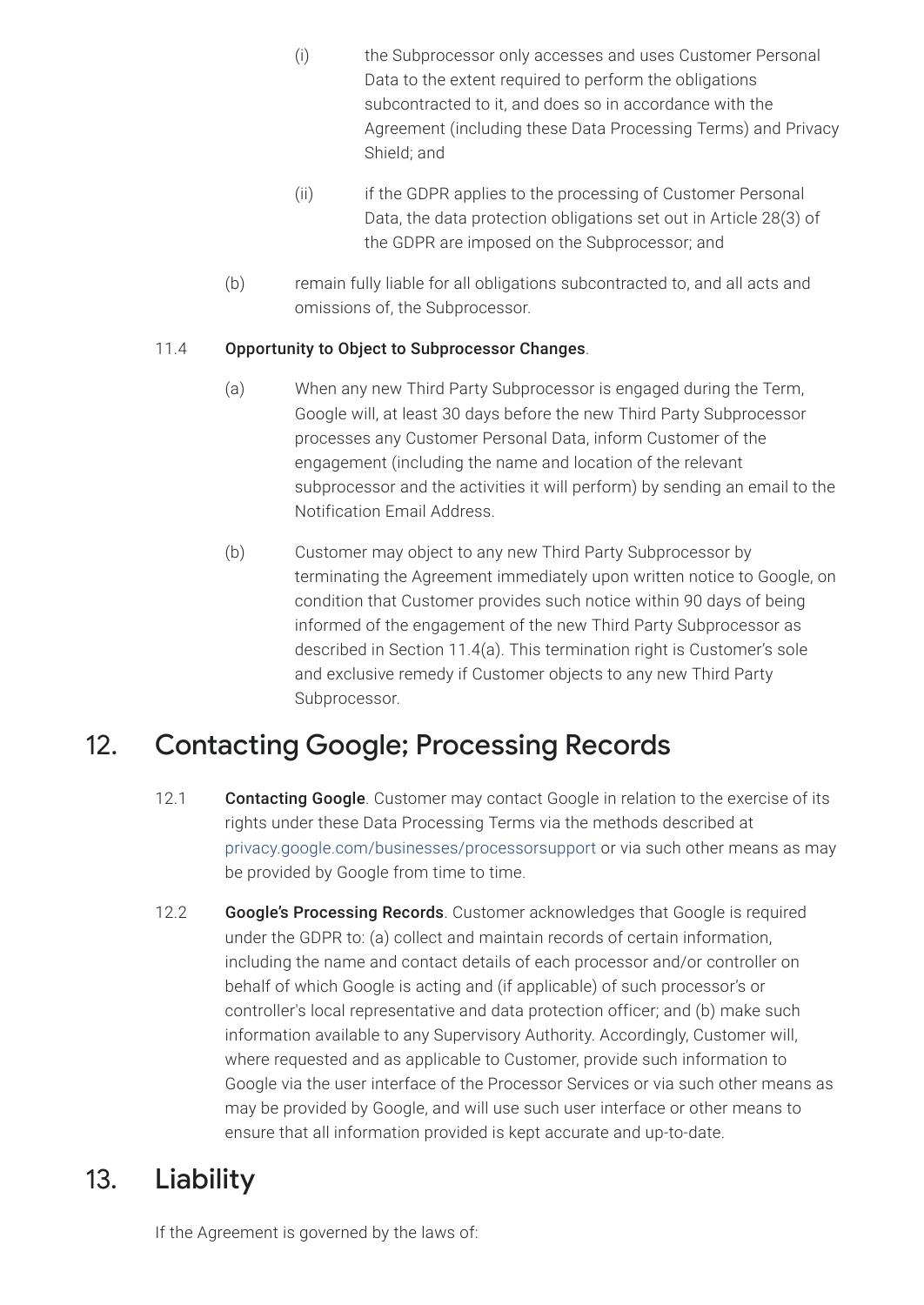- (a) a state of the United States of America, then, notwithstanding anything else in the Agreement, the total liability of either party towards the other party under or in connection with these Data Processing Terms will be limited to the maximum monetary or payment-based amount at which that party's liability is capped under the Agreement (for clarity, any exclusion of indemnification claims from the Agreement's limitation of liability will not apply to indemnification claims under the Agreement relating to the European Data Protection Legislation or the Non-European Data Protection Legislation); or
- (b) a jurisdiction that is not a state of the United States of America, then the liability of the parties under or in connection with these Data Processing Terms will be subject to the exclusions and limitations of liability in the Agreement.

### 14. Effect of these Data Processing Terms

If there is any conflict or inconsistency between the terms of the Additional Terms for Non-European Data Protection Legislation, the remainder of these Data Processing Terms and/or the remainder of the Agreement, then the following order of precedence will apply: (a) the Additional Terms for Non-European Data Protection Legislation; (b) the remainder of these Data Processing Terms; and (c) the remainder of the Agreement. Subject to the amendments in these Data Processing Terms, the Agreement remains in full force and effect.

### 15. Changes to these Data Processing Terms

- 15.1 Changes to URLs. From time to time, Google may change any URL referenced in these Data Processing Terms and the content at any such URL. Google may only change the list of potential Processor Services at [privacy.google.com/businesses/adsservices](https://privacy.google.com/businesses/adsservices/):
	- (a) to reflect a change to the name of a service;
	- (b) to add a new service; or
	- (c) to remove a service where either: (i) all contracts for the provision of that service are terminated; or (ii) Google has Customer's consent.
- 15.2 Changes to Data Processing Terms. Google may change these Data Processing Terms if the change:
	- (a) is expressly permitted by these Data Processing Terms, including as described in Section 15.1 (Changes to URLs);
	- (b) reflects a change in the name or form of a legal entity;
	- (c) is required to comply with applicable law, applicable regulation, a court order or guidance issued by a governmental regulator or agency; or
	- (d) does not: (i) result in a degradation of the overall security of the Processor Services; (ii) expand the scope of, or remove any restrictions on, (x) in the case of the Additional Terms for Non-European Data Protection Legislation, Google's rights to use or otherwise process the data in scope of the Additional Terms for Non-European Data Protection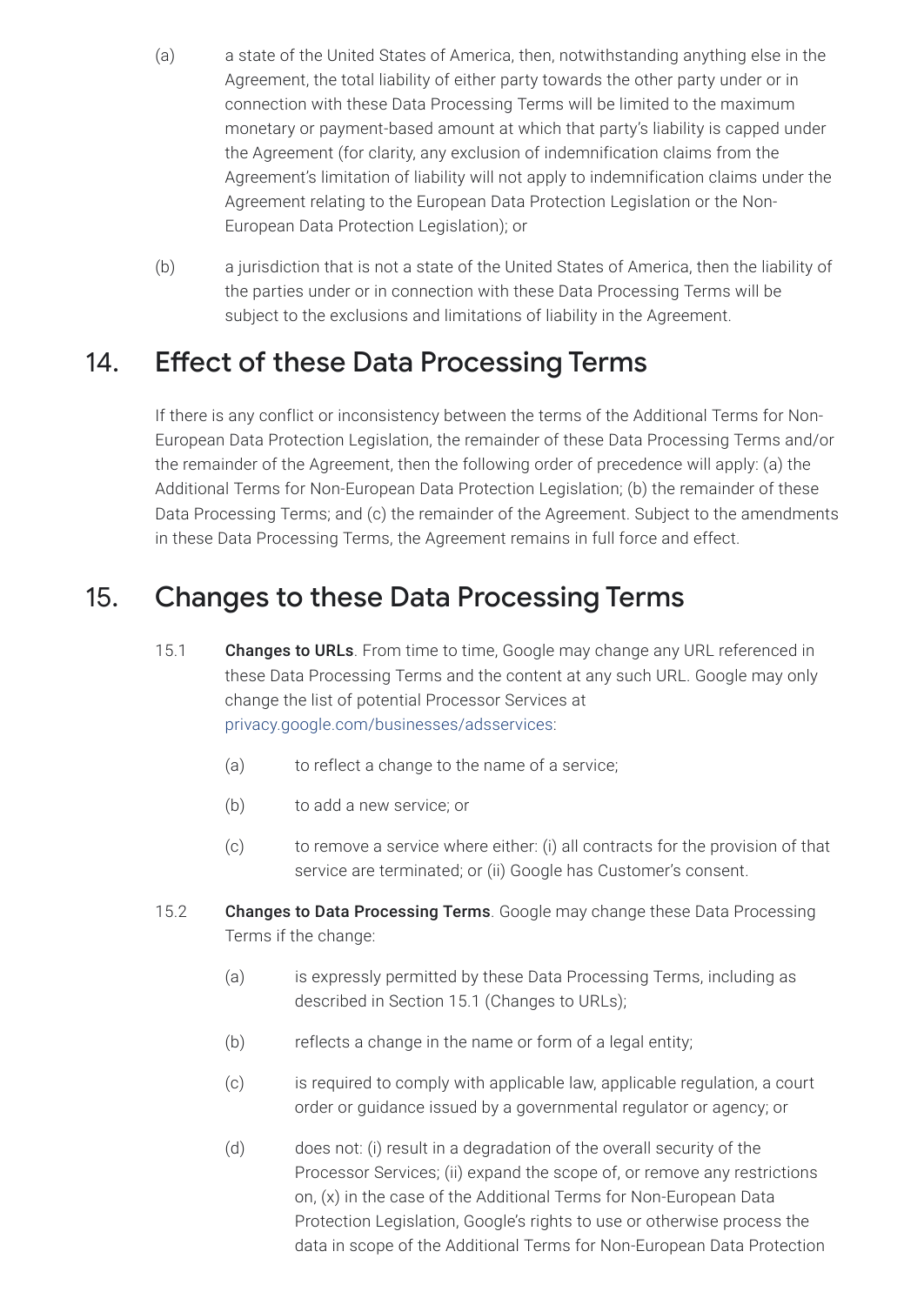Legislation or (y) in the case of the remainder of these Data Processing Terms, Google's processing of Customer Personal Data, as described in Section 5.3 (Google's Compliance with Instructions); and (iii) otherwise have a material adverse impact on Customer's rights under these Data Processing Terms, as reasonably determined by Google.

15.3 **Notification of Changes**. If Google intends to change these Data Processing Terms under Section 15.2(c) or (d), Google will inform Customer at least 30 days (or such shorter period as may be required to comply with applicable law, applicable regulation, a court order or guidance issued by a governmental regulator or agency) before the change will take effect by either: (a) sending an email to the Notification Email Address; or (b) alerting Customer via the user interface for the Processor Services. If Customer objects to any such change, Customer may terminate the Agreement by giving written notice to Google within 90 days of being informed by Google of the change.

## Appendix 1: Subject Matter and Details of the Data Processing Subject Matter

Google's provision of the Processor Services and any related technical support to Customer.

### Duration of the Processing

The Term plus the period from expiry of the Term until deletion of all Customer Personal Data by Google in accordance with these Data Processing Terms.

### Nature and Purpose of the Processing

Google will process (including, as applicable to the Processor Services and the instructions described in Section 5.2 (Customer's Instructions), collecting, recording, organising, structuring, storing, altering, retrieving, using, disclosing, combining, erasing and destroying) Customer Personal Data for the purpose of providing the Processor Services and any related technical support to Customer in accordance with these Data Processing Terms.

## Types of Personal Data

Customer Personal Data may include the types of personal data described at [privacy.google.com/businesses/adsservices](https://privacy.google.com/businesses/adsservices/).

### Categories of Data Subjects

Customer Personal Data will concern the following categories of data subjects: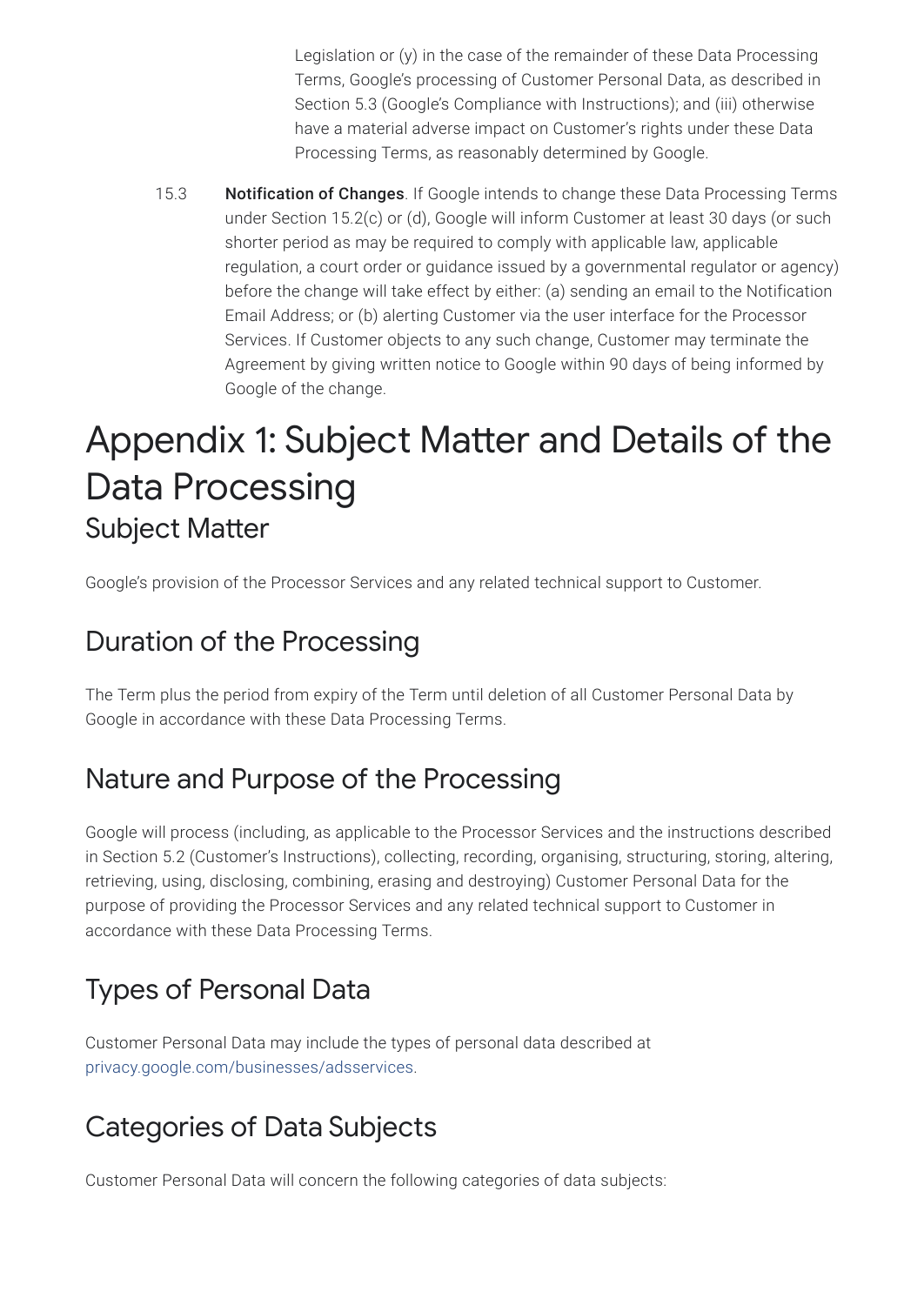- data subjects about whom Google collects personal data in its provision of the Processor Services; and/or
- data subjects about whom personal data is transferred to Google in connection with the Processor Services by, at the direction of, or on behalf of Customer.

Depending on the nature of the Processor Services, these data subjects may include individuals: (a) to whom online advertising has been, or will be, directed; (b) who have visited specific websites or applications in respect of which Google provides the Processor Services; and/or (c) who are customers or users of Customer's products or services.

# Appendix 2: Security Measures

As from the Terms Effective Date, Google will implement and maintain the Security Measures set out in this Appendix 2. Google may update or modify such Security Measures from time to time, provided that such updates and modifications do not result in the degradation of the overall security of the Processor Services.

### 1. Data Centre & Network Security

#### (a) Data Centres.

Infrastructure. Google maintains geographically distributed data centres. Google stores all production data in physically secure data centres.

Redundancy. Infrastructure systems have been designed to eliminate single points of failure and minimise the impact of anticipated environmental risks. Dual circuits, switches, networks or other necessary devices help provide this redundancy. The Processor Services are designed to allow Google to perform certain types of preventative and corrective maintenance without interruption. All environmental equipment and facilities have documented preventative maintenance procedures that detail the process for and frequency of performance in accordance with the manufacturer's or internal specifications. Preventative and corrective maintenance of the data centre equipment is scheduled through a standard process according to documented procedures.

**Power**. The data centre electrical power systems are designed to be redundant and maintainable without impact to continuous operations, 24 hours a day, and 7 days a week. In most cases, a primary as well as an alternate power source, each with equal capacity, is provided for critical infrastructure components in the data centre. Backup power is provided by various mechanisms such as uninterruptible power supply (UPS) batteries, which supply consistently reliable power protection during utility brownouts, blackouts, over voltage, under voltage, and out-of-tolerance frequency conditions. If utility power is interrupted, backup power is designed to provide transitory power to the data centre, at full capacity, for up to 10 minutes until the diesel generator systems take over. The diesel generators are capable of automatically starting up within seconds to provide enough emergency electrical power to run the data centre at full capacity typically for a period of days.

**Server Operating Systems**. Google servers use hardened operating systems which are customised for the unique server needs of the business. Data is stored using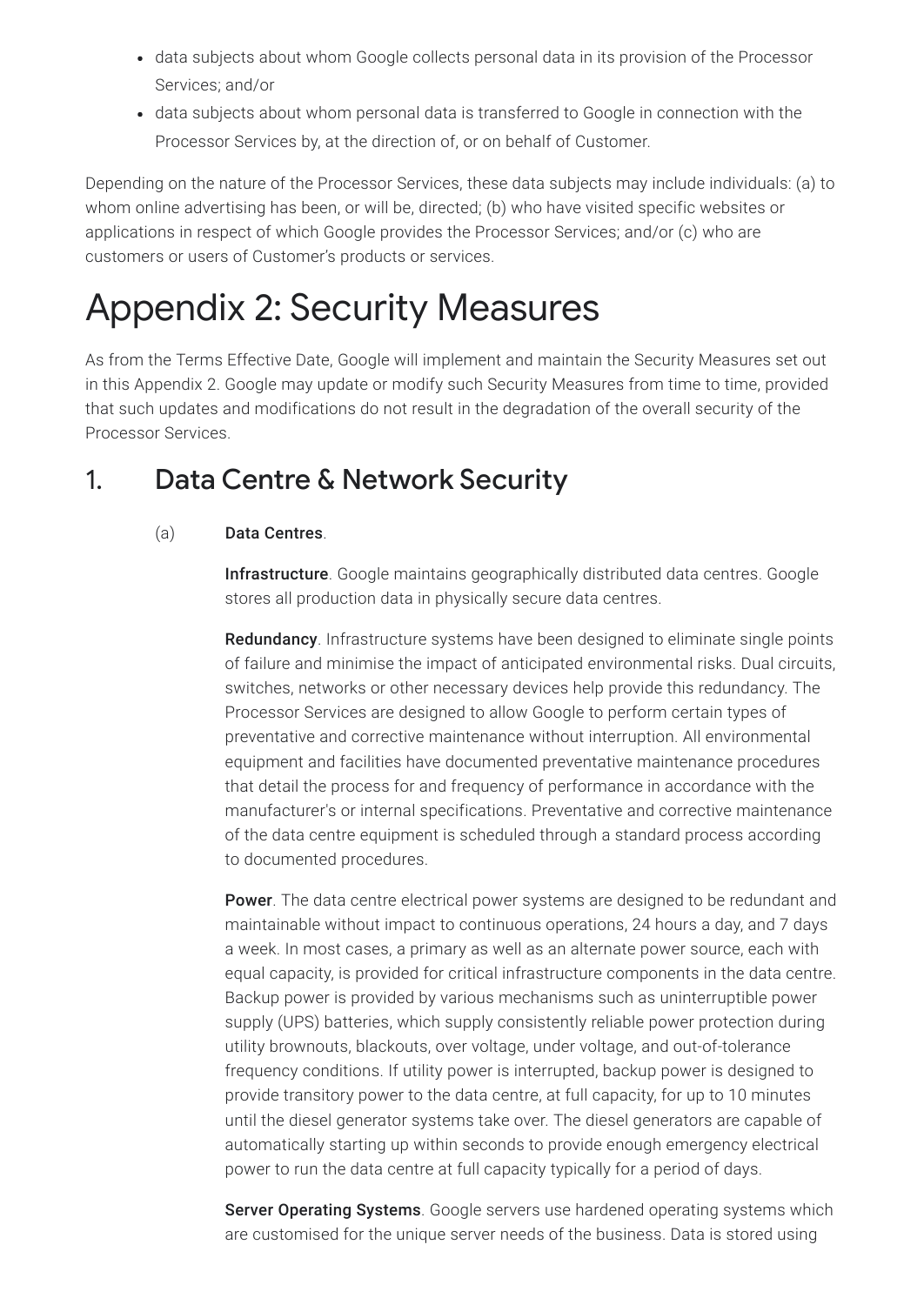proprietary algorithms to augment data security and redundancy. Google employs a code review process to increase the security of the code used to provide the Processor Services and enhance the security products in production environments.

Businesses Continuity. Google replicates data over multiple systems to help to protect against accidental destruction or loss. Google has designed and regularly plans and tests its business continuity planning/disaster recovery programs.

#### (b) Networks & Transmission.

Data Transmission. Data centres are typically connected via high-speed private links to provide secure and fast data transfer between data centres. This is designed to prevent data from being read, copied, altered or removed without authorisation during electronic transfer or transport or while being recorded onto data storage media. Google transfers data via Internet standard protocols.

**External Attack Surface**. Google employs multiple layers of network devices and intrusion detection to protect its external attack surface. Google considers potential attack vectors and incorporates appropriate purpose built technologies into external facing systems.

Intrusion Detection. Intrusion detection is intended to provide insight into ongoing attack activities and provide adequate information to respond to incidents. Google's intrusion detection involves:

- 1. Tightly controlling the size and make-up of Google's attack surface through preventative measures;
- 2. Employing intelligent detection controls at data entry points; and
- 3. Employing technologies that automatically remedy certain dangerous situations.

Incident Response. Google monitors a variety of communication channels for security incidents, and Google's security personnel will react promptly to known incidents.

Encryption Technologies. Google makes HTTPS encryption (also referred to as SSL or TLS connection) available. Google servers support ephemeral elliptic curve Diffie Hellman cryptographic key exchange signed with RSA and ECDSA. These perfect forward secrecy (PFS) methods help protect traffic and minimise the impact of a compromised key, or a cryptographic breakthrough.

### 2. Access and Site Controls

#### (a) Site Controls.

On-site Data Centre Security Operation. Google's data centres maintain an on-site security operation responsible for all physical data centre security functions 24 hours a day, 7 days a week. The on-site security operation personnel monitor Closed Circuit TV ("CCTV") cameras and all alarm systems. On-site security operation personnel perform internal and external patrols of the data centre regularly.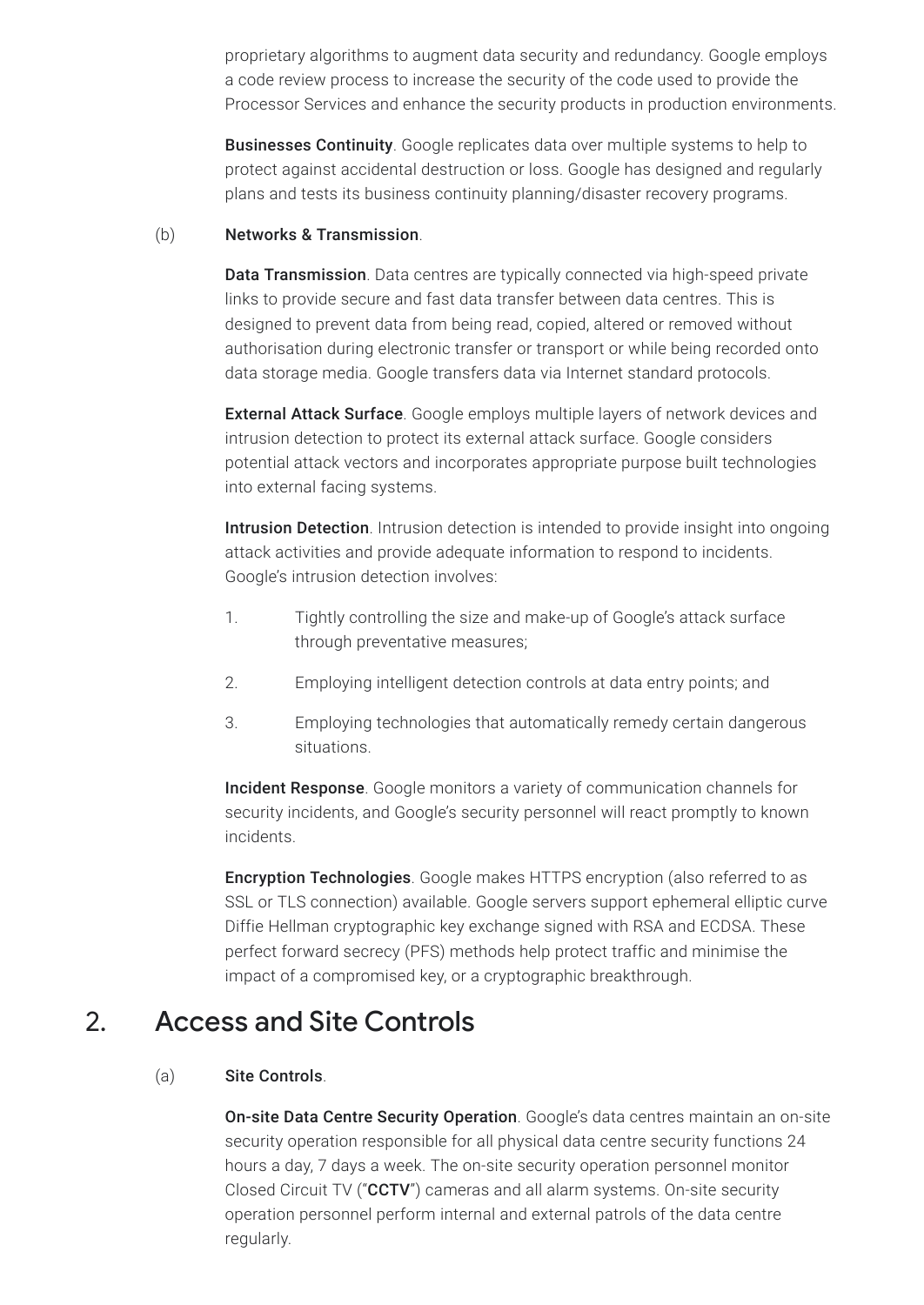Data Centre Access Procedures. Google maintains formal access procedures for allowing physical access to the data centres. The data centres are housed in facilities that require electronic card key access, with alarms that are linked to the on-site security operation. All entrants to the data centre are required to identify themselves as well as show proof of identity to on-site security operations. Only authorised employees, contractors and visitors are allowed entry to the data centres. Only authorised employees and contractors are permitted to request electronic card key access to these facilities. Data centre electronic card key access requests must be made in advance and in writing, and require the approval of the requestor's manager and the data centre director. All other entrants requiring temporary data centre access must: (i) obtain approval in advance from the data centre managers for the specific data centre and internal areas they wish to visit; (ii) sign in at on-site security operations; and (iii) reference an approved data centre access record identifying the individual as approved.

On-site Data Centre Security Devices. Google's data centres employ an electronic card key and biometric access control system that is linked to a system alarm. The access control system monitors and records each individual's electronic card key and when they access perimeter doors, shipping and receiving, and other critical areas. Unauthorised activity and failed access attempts are logged by the access control system and investigated, as appropriate. Authorised access throughout the business operations and data centres is restricted based on zones and the individual's job responsibilities. The fire doors at the data centres are alarmed. CCTV cameras are in operation both inside and outside the data centres. The positioning of the cameras has been designed to cover strategic areas including, among others, the perimeter, doors to the data centre building, and shipping/receiving. On-site security operations personnel manage the CCTV monitoring, recording and control equipment. Secure cables throughout the data centres connect the CCTV equipment. Cameras record on-site via digital video recorders 24 hours a day, 7 days a week. The surveillance records are retained for at least 7 days based on activity.

#### (b) Access Control.

Infrastructure Security Personnel. Google has, and maintains, a security policy for its personnel, and requires security training as part of the training package for its personnel. Google's infrastructure security personnel are responsible for the ongoing monitoring of Google's security infrastructure, the review of the Processor Services, and responding to security incidents.

Access Control and Privilege Management. Customer's administrators and users must authenticate themselves via a central authentication system or via a single sign on system in order to use the Processor Services.

Internal Data Access Processes and Policies - Access Policy. Google's internal data access processes and policies are designed to prevent unauthorised persons and/or systems from gaining access to systems used to process personal data. Google aims to design its systems to: (i) only allow authorised persons to access data they are authorised to access; and (ii) ensure that personal data cannot be read, copied, altered or removed without authorisation during processing, use and after recording. The systems are designed to detect any inappropriate access.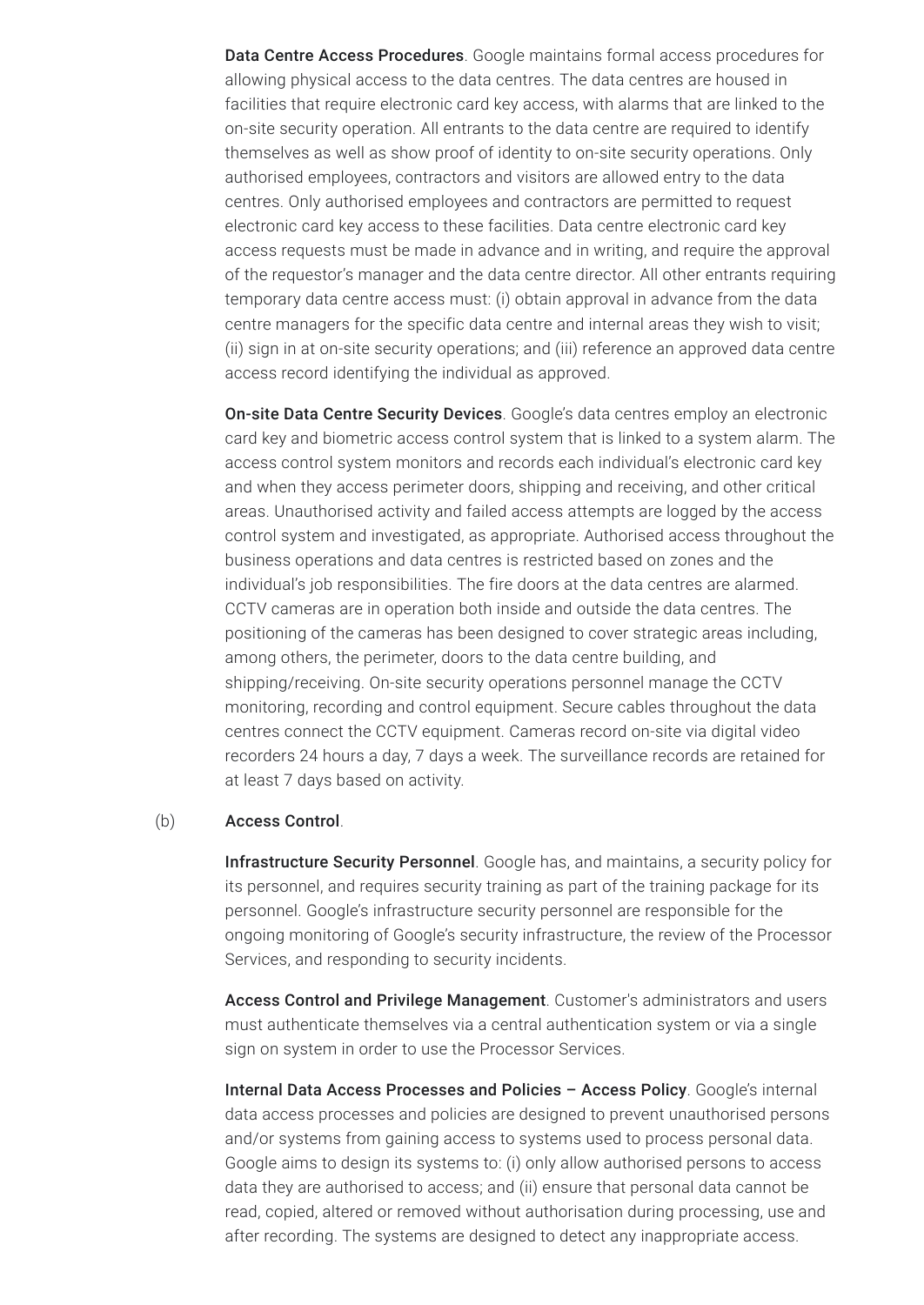Google employs a centralised access management system to control personnel access to production servers, and only provides access to a limited number of authorised personnel. LDAP, Kerberos and a proprietary system utilising SSH certificates are designed to provide Google with secure and flexible access mechanisms. These mechanisms are designed to grant only approved access rights to site hosts, logs, data and configuration information. Google requires the use of unique user IDs, strong passwords, two factor authentication and carefully monitored access lists to minimise the potential for unauthorised account use. The granting or modification of access rights is based on: the authorised personnel's job responsibilities; job duty requirements necessary to perform authorised tasks; and a need to know basis. The granting or modification of access rights must also be in accordance with Google's internal data access policies and training. Approvals are managed by workflow tools that maintain audit records of all changes. Access to systems is logged to create an audit trail for accountability. Where passwords are employed for authentication (e.g. login to workstations), password policies that follow at least industry standard practices are implemented. These standards include restrictions on password reuse and sufficient password strength.

#### 3. Data

#### (a) Data Storage, Isolation & Authentication.

Google stores data in a multi-tenant environment on Google-owned servers. Data, the Processor Services database and file system architecture are replicated between multiple geographically dispersed data centres. Google logically isolates each customer's data. A central authentication system is used across all Processor Services to increase uniform security of data.

#### (b) Decommissioned Disks and Disk Destruction Guidelines.

Certain disks containing data may experience performance issues, errors or hardware failure that lead them to be decommissioned ("Decommissioned Disk"). Every Decommissioned Disk is subject to a series of data destruction processes (the "Data Destruction Guidelines") before leaving Google's premises either for reuse or destruction. Decommissioned Disks are erased in a multi-step process and verified complete by at least two independent validators. The erase results are logged by the Decommissioned Disk's serial number for tracking. Finally, the erased Decommissioned Disk is released to inventory for reuse and redeployment. If, due to hardware failure, the Decommissioned Disk cannot be erased, it is securely stored until it can be destroyed. Each facility is audited regularly to monitor compliance with the Data Destruction Guidelines.

#### 4. Personnel Security

Google personnel are required to conduct themselves in a manner consistent with the company's guidelines regarding confidentiality, business ethics, appropriate usage, and professional standards. Google conducts reasonably appropriate backgrounds checks to the extent legally permissible and in accordance with applicable local labor law and statutory regulations.